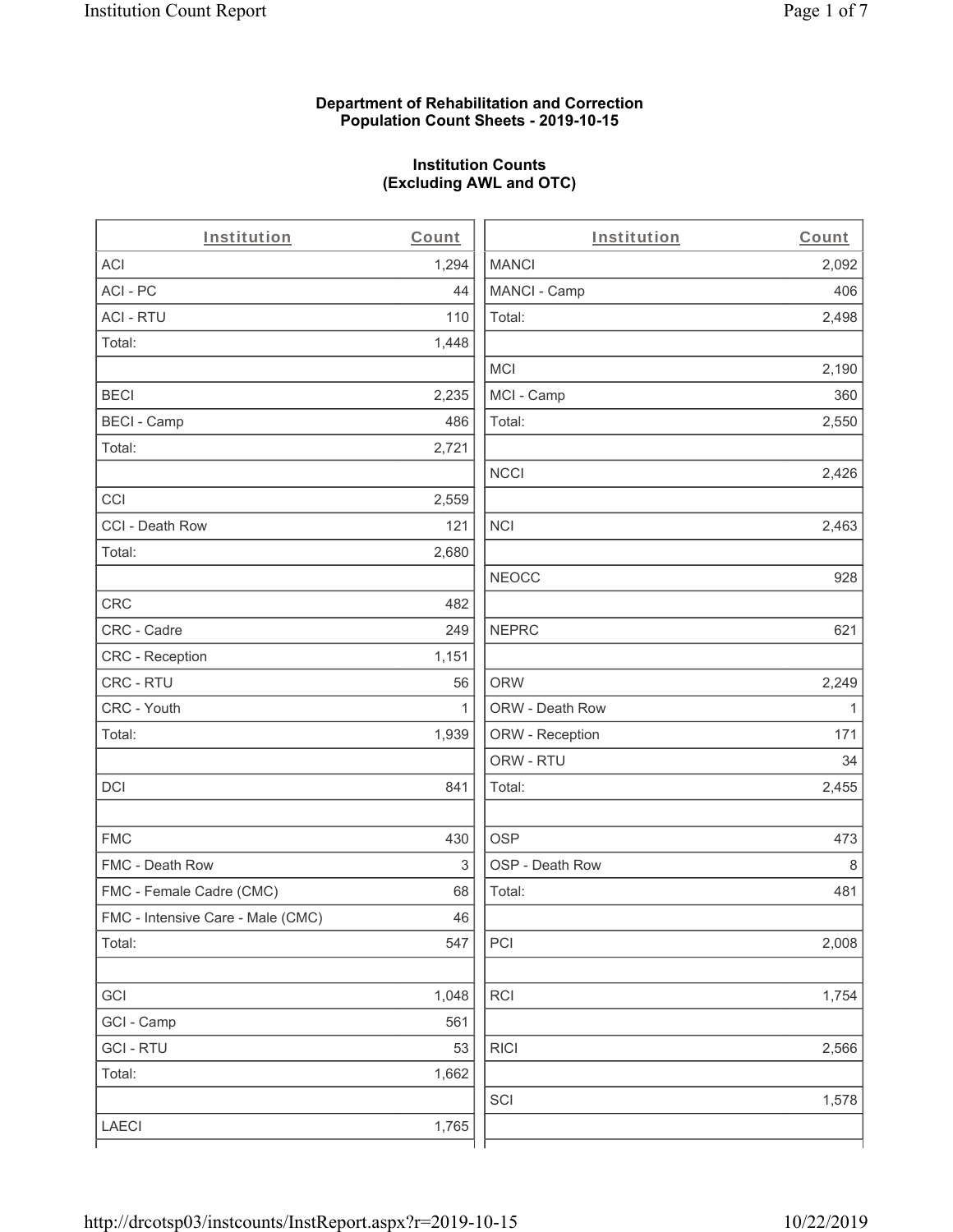|                          |       | <b>SOCF</b>    | 1,219                              |
|--------------------------|-------|----------------|------------------------------------|
| LECI                     | 2,013 | SOCF - RTU     | 68                                 |
| LECI - Camp              | 190   | Total:         | 1,287                              |
| Total:                   | 2,203 |                |                                    |
|                          |       | <b>TCI</b>     | 978                                |
| LOCI                     | 2,226 | TCI - Camp     | 444                                |
|                          |       | Total:         | 1,422                              |
| LORCI                    | 202   |                |                                    |
| LORCI - Cadre            | 124   | <b>TOCI</b>    | 774                                |
| <b>LORCI - Reception</b> | 1,254 | TOCI - PC      | 83                                 |
| Total:                   | 1,580 | Total:         | 857                                |
| <b>MACI</b>              | 1,058 | <b>WCI</b>     | 1,235                              |
| MACI - Minimum           | 1,232 | <b>WCI-RTU</b> | 33                                 |
| Total:                   | 2,290 | Total:         | 1,268                              |
|                          |       |                | 49,064<br><b>Total Population:</b> |

\* The Total Population includes 30 Offenders with Reason Codes 30 & 31. \*\* The Total Population includes 37 Offenders with Reason Code 0A.

# **Male Population by Security Level (Include AWL and Exclude OTC)**

| Security Level         |                   | <b>Body</b> | AWL | $(-\text{OTC})$ | Total  |
|------------------------|-------------------|-------------|-----|-----------------|--------|
| <b>Total Level E</b>   |                   | 989         | 4   | 3               | 990    |
| <b>Total Level 4</b>   |                   | 1,693       | 12  | 12              | 1,693  |
| Total Level 3          |                   | 11,377      | 175 | 156             | 11,396 |
| Total Level 2          |                   | 16,996      | 199 | 146             | 17,049 |
| Total Level 1          |                   | 13,803      | 166 | 99              | 13,870 |
| <b>Total Death Row</b> |                   | 135         |     | $\Omega$        | 136    |
|                        | <b>Total Male</b> | 44,993      | 557 | 416             | 45,134 |

#### **Female Population by Institution (Include AWL and Exclude OTC)**

| Institution              | <b>Body</b> | <b>AWL</b> | $-()$ | Total |
|--------------------------|-------------|------------|-------|-------|
| <b>DCI</b>               | 841         | 6          |       | 844   |
| <b>FMC</b>               | 13          |            |       | 14    |
| FMC - Female Cadre (CMC) | 68          |            |       | 68    |
| <b>NEPRC</b>             | 621         |            |       | 625   |
| <b>ORW</b>               | 2,248       | 47         | 32    | 2,263 |
| <b>ORW - Death Row</b>   |             |            |       |       |
|                          |             |            |       |       |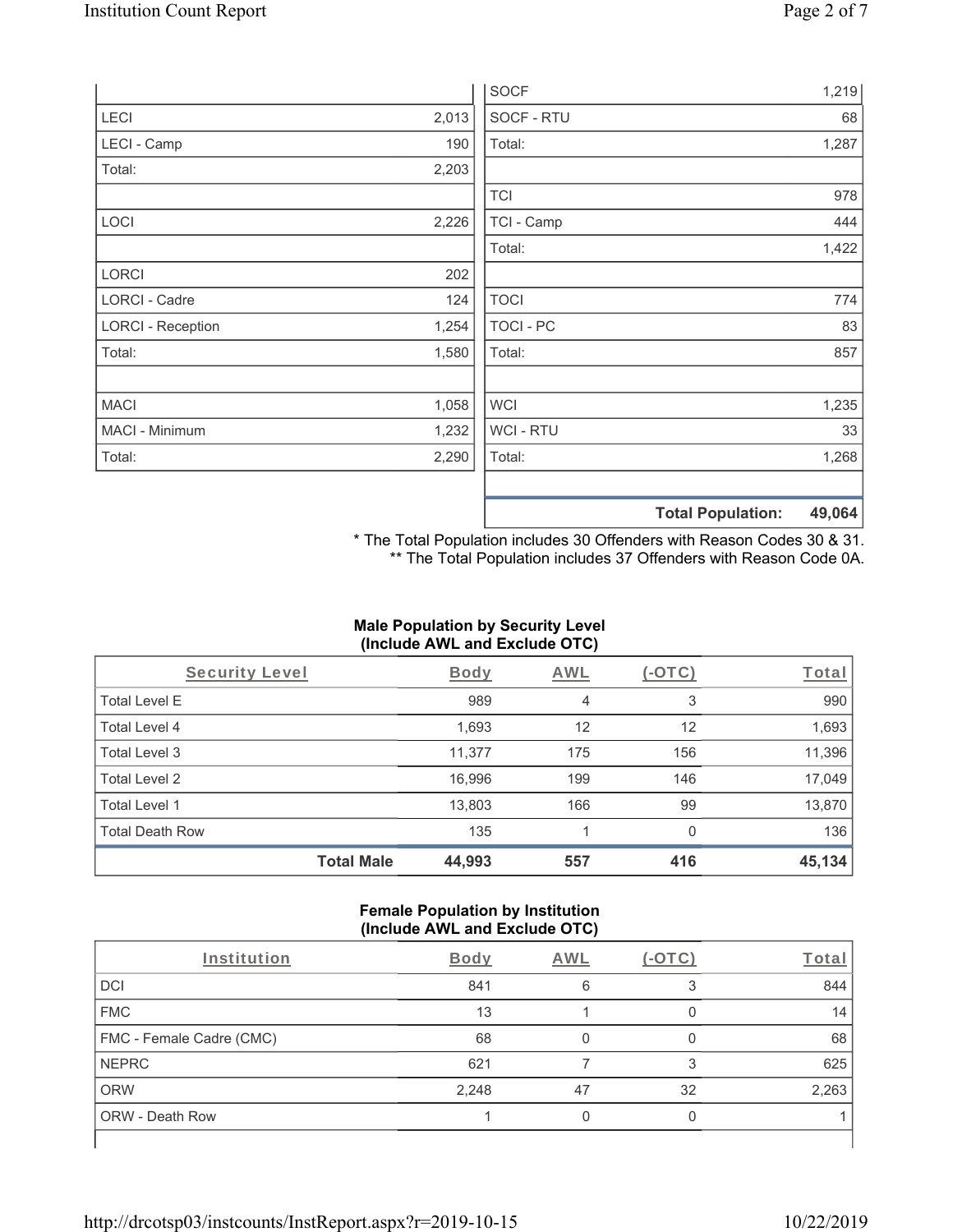| <b>ORW</b> - Reception |                          | 171    |     |     | 172    |
|------------------------|--------------------------|--------|-----|-----|--------|
| ORW - RTU              |                          | 34     |     |     | 34     |
|                        | <b>Total Female</b>      | 3.997  | 64  | 40  | 4,021  |
|                        |                          |        |     |     |        |
|                        | <b>Total Population:</b> | 48,990 | 621 | 456 | 49,155 |

#### **Male Population by Institution: Security Level 5 and E (Include AWL and Exclude OTC)**

| Institution          | <b>Body</b>     | <b>AWL</b>          | (OTC)               | Total            |
|----------------------|-----------------|---------------------|---------------------|------------------|
| ACI                  | $\sqrt{3}$      | $\mathbf 0$         | $\mathbf 0$         | $\mathfrak{S}$   |
| <b>BECI</b>          | 1               | $\mathbf 0$         | $\mathsf 0$         | 1                |
| CRC - Reception      | 1               | $\mathbf 0$         | $\mathsf{O}\xspace$ | 1                |
| CRC - RTU            | 5               | $\mathsf{O}\xspace$ | $\mathsf{O}\xspace$ | 5                |
| <b>FMC</b>           | 3               | $\mathbf 0$         | 0                   | 3                |
| LECI                 | 19              | $\mathbf 0$         | $\mathsf 0$         | 19               |
| LORCI                | 1               | $\mathbf 0$         | $\mathsf{O}\xspace$ | 1                |
| <b>MACI</b>          | 16              | $\mathbf 0$         | $\mathsf{O}\xspace$ | 16               |
| <b>MANCI</b>         | 5               | $\mathbf 0$         | $\mathsf{O}\xspace$ | $\sqrt{5}$       |
| <b>NEOCC</b>         | 12              | $\mathbf 0$         | $\mathsf{O}\xspace$ | 12               |
| OSP                  | 351             | $\mathsf{O}\xspace$ | 0                   | 351              |
| RCI                  | $9\,$           | $\mathbf 0$         | $\mathbf 0$         | $\boldsymbol{9}$ |
| <b>SOCF</b>          | 391             | $\sqrt{3}$          | $\overline{2}$      | 392              |
| <b>TCI</b>           | 1               | $\mathsf{O}\xspace$ | $\mathsf{O}\xspace$ | 1                |
| <b>TOCI</b>          | 147             | $\mathbf 0$         | $\mathsf{O}\xspace$ | 147              |
| TOCI - PC            | 1               | $\mathbf 0$         | $\,0\,$             | 1                |
| <b>WCI</b>           | 17              | $\mathbf{1}$        | 1                   | $17$             |
| WCI - RTU            | $6\phantom{1}6$ | $\mathsf{O}\xspace$ | $\mathsf{O}\xspace$ | $6\,$            |
| <b>Total Level 5</b> | 989             | 4                   | 3                   | 990              |

# **Male Population by Institution: Security Level 4 (Include AWL and Exclude OTC)**

| Institution                       | Body | <b>AWL</b> | $(-\text{OTC})$ | Total |
|-----------------------------------|------|------------|-----------------|-------|
| ACI                               | 6    |            |                 |       |
| CRC                               |      |            |                 |       |
| CRC - RTU                         | 12   |            |                 | 12    |
| <b>FMC</b>                        |      |            |                 |       |
| FMC - Intensive Care - Male (CMC) |      |            |                 |       |
| <b>LECI</b>                       |      |            |                 |       |
| LOCI                              |      |            |                 |       |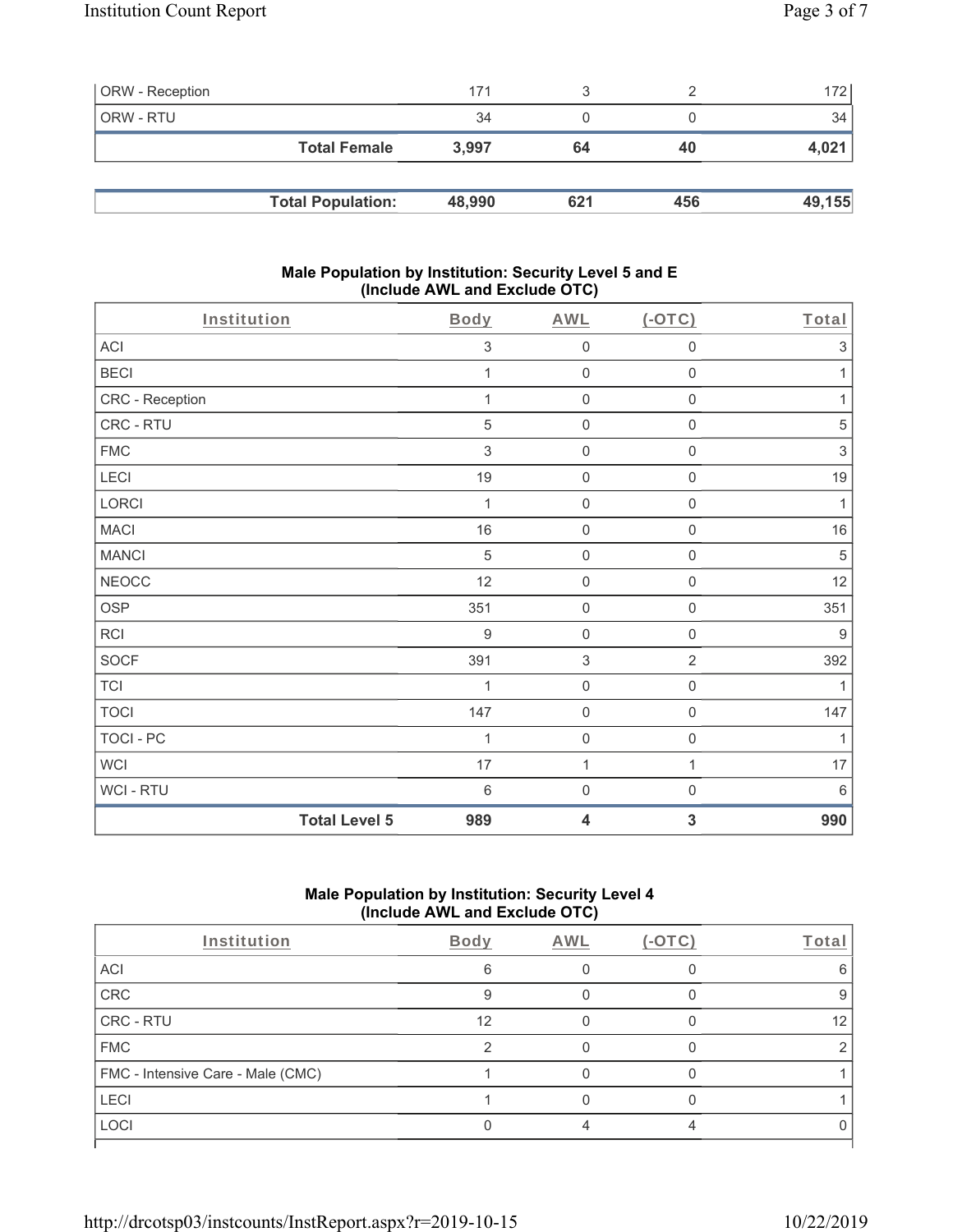| LORCI                    | $\overline{2}$  | $\mathbf 0$      | $\mathbf 0$    | $\overline{2}$ |
|--------------------------|-----------------|------------------|----------------|----------------|
| LORCI - Cadre            | $\overline{2}$  | $\mathbf 0$      | $\mathbf 0$    | $\overline{2}$ |
| <b>LORCI - Reception</b> | 1               | $\mathbf 0$      | $\Omega$       |                |
| <b>MACI</b>              | 21              | 0                | 0              | 21             |
| <b>MANCI</b>             | $6\phantom{1}6$ | $\mathbf 0$      | $\mathbf 0$    | $\,6\,$        |
| <b>NEOCC</b>             | 10              | 0                | 0              | $10$           |
| <b>OSP</b>               | 100             | $\mathbf 0$      | 0              | 100            |
| <b>RCI</b>               | 1               | $\mathbf 0$      | 0              | 1              |
| <b>SOCF</b>              | 819             | 5                | 5              | 819            |
| SOCF - RTU               | 68              | $\boldsymbol{0}$ | 0              | 68             |
| <b>TCI</b>               | 1               | 0                | $\mathbf 0$    | 1              |
| <b>TOCI</b>              | 612             | $\overline{2}$   | $\overline{2}$ | 612            |
| TOCI - PC                | 14              | $\boldsymbol{0}$ | 0              | 14             |
| <b>WCI</b>               | 3               | 0                | $\mathbf 0$    | 3              |
| WCI - RTU                | $\overline{2}$  | 1                |                | 2              |
| <b>Total Level 4</b>     | 1,693           | 12               | 12             | 1,693          |

## **Male Population by Institution: Security Level 3 (Include AWL and Exclude OTC)**

| Institution                       | <b>Body</b>    | <b>AWL</b>          | (OTC)               | Total            |
|-----------------------------------|----------------|---------------------|---------------------|------------------|
| <b>ACI</b>                        | 20             | $\mathbf 0$         | $\boldsymbol{0}$    | 20               |
| ACI-PC                            | 9              | $\mathbf 0$         | $\mathsf{O}\xspace$ | $\boldsymbol{9}$ |
| <b>BECI</b>                       | 3              | 0                   | 0                   | 3                |
| CCI                               | 1              | $\boldsymbol{0}$    | $\mathbf 0$         | 1                |
| <b>CRC</b>                        | 306            | $\boldsymbol{9}$    | $9\,$               | 306              |
| CRC - Cadre                       | 34             | $\mathsf{O}\xspace$ | $\mathsf{O}\xspace$ | 34               |
| CRC - Reception                   | 699            | 17                  | 17                  | 699              |
| CRC - RTU                         | 39             | $\boldsymbol{0}$    | $\mathbf 0$         | 39               |
| CRC - Youth                       | 1              | $\mathbf 0$         | $\mathbf 0$         | 1                |
| <b>FMC</b>                        | 6              | 1                   | $\mathsf{O}\xspace$ | $\overline{7}$   |
| FMC - Intensive Care - Male (CMC) | 5              | 1                   | $\mathbf 0$         | $\,6\,$          |
| <b>LAECI</b>                      | 6              | $\mathbf 0$         | $\mathbf 0$         | $6\phantom{1}6$  |
| LECI                              | 1,885          | 17                  | 15                  | 1,887            |
| LOCI                              | $\overline{2}$ | $\mathbf 0$         | $\mathbf 0$         | $\overline{2}$   |
| LORCI                             | 49             | 59                  | 56                  | 52               |
| LORCI - Cadre                     | 4              | $\boldsymbol{0}$    | $\mathbf 0$         | 4                |
| <b>LORCI - Reception</b>          | 756            | 5                   | 5                   | 756              |
| <b>MACI</b>                       | 906            | $\overline{7}$      | 3                   | 910              |
| <b>MANCI</b>                      | 1,967          | 18                  | 18                  | 1,967            |
| <b>NCCI</b>                       | $\overline{2}$ | $\boldsymbol{0}$    | 0                   | $\sqrt{2}$       |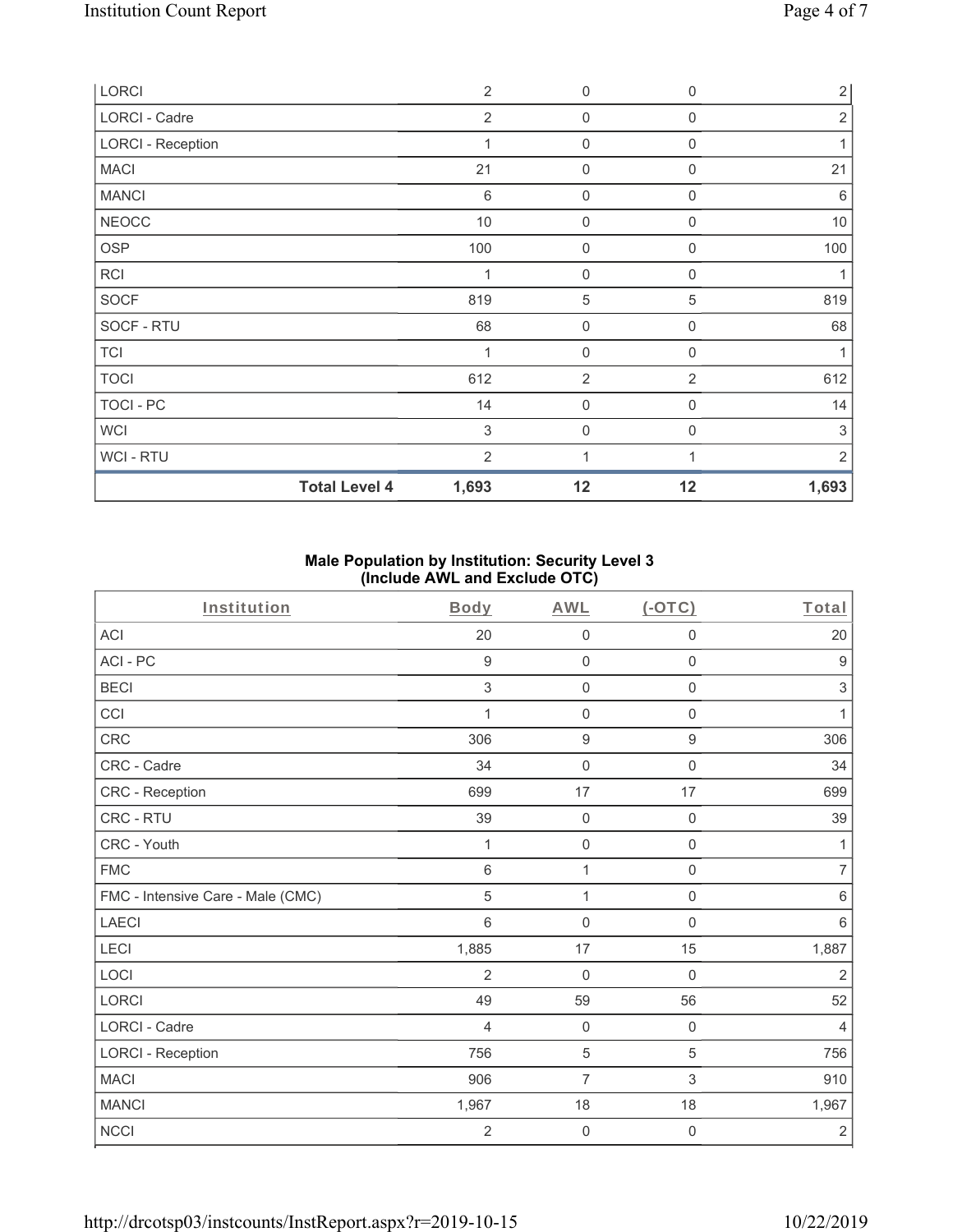| <b>NCI</b>       |                      | 1              | 0                | $\mathbf 0$      | 1 <sup>1</sup> |
|------------------|----------------------|----------------|------------------|------------------|----------------|
| <b>NEOCC</b>     |                      | 893            | 5                | 3                | 895            |
| <b>OSP</b>       |                      | 1              | $\boldsymbol{0}$ | 0                | 1              |
| PCI              |                      | 41             | 3                | 0                | 44             |
| RCI              |                      | 1,549          | 12               | 12               | 1,549          |
| <b>RICI</b>      |                      | $\overline{2}$ | $\boldsymbol{0}$ | $\boldsymbol{0}$ | $\overline{2}$ |
| SCI              |                      |                | $\mathbf 0$      | 0                |                |
| <b>SOCF</b>      |                      | 2              | $\mathbf 0$      | $\Omega$         | $\overline{2}$ |
| <b>TCI</b>       |                      | 906            | 12               | 10               | 908            |
| <b>TOCI</b>      |                      | 15             | $\mathbf 0$      | $\mathbf 0$      | 15             |
| <b>TOCI - PC</b> |                      | 68             | $\mathbf 0$      | $\mathbf 0$      | 68             |
| <b>WCI</b>       |                      | 1,176          | $\boldsymbol{9}$ | 8                | 1,177          |
| WCI - RTU        |                      | 22             | $\mathbf 0$      | 0                | 22             |
|                  | <b>Total Level 3</b> | 11,377         | 175              | 156              | 11,396         |

## **Male Population by Institution: Security Level 2 (Include AWL and Exclude OTC)**

| Institution                       | Body           | <b>AWL</b>                | $(-OTC)$            | Total        |
|-----------------------------------|----------------|---------------------------|---------------------|--------------|
| ACI                               | 724            | $\ensuremath{\mathsf{3}}$ | 1                   | 726          |
| ACI-PC                            | 25             | $\mathsf 0$               | $\mathbf 0$         | 25           |
| <b>ACI - RTU</b>                  | 83             | $\mathbf 0$               | $\mathbf 0$         | 83           |
| <b>BECI</b>                       | 1,615          | 13                        | 11                  | 1,617        |
| <b>BECI - Camp</b>                | 1              | $\mathbf 0$               | $\mathbf 0$         | $\mathbf{1}$ |
| CCI                               | 2,002          | 13                        | 11                  | 2,004        |
| <b>CRC</b>                        | 72             | $\,6\,$                   | 6                   | 72           |
| CRC - Cadre                       | 213            | $\mathsf 0$               | $\mathbf 0$         | 213          |
| <b>CRC</b> - Reception            | 256            | $\,6\,$                   | 6                   | 256          |
| <b>FMC</b>                        | $\overline{7}$ | 1                         | $\mathsf 0$         | $\,8\,$      |
| FMC - Intensive Care - Male (CMC) | 12             | $\mathsf 0$               | $\mathsf{O}\xspace$ | 12           |
| GCI                               | 400            | $\overline{2}$            | 1                   | 401          |
| GCI - Camp                        | 1              | $\mathsf 0$               | $\mathbf 0$         | 1            |
| <b>GCI-RTU</b>                    | 41             | $\mathbf 0$               | $\mathsf 0$         | 41           |
| <b>LAECI</b>                      | 1,159          | 26                        | 20                  | 1,165        |
| LECI                              | 106            | $\Omega$                  | $\mathbf 0$         | 106          |
| LOCI                              | 1,373          | 12                        | 10                  | 1,375        |
| <b>LORCI</b>                      | 130            | 17                        | 14                  | 133          |
| LORCI - Cadre                     | 118            | $\mathsf{O}\xspace$       | $\mathbf 0$         | 118          |
| <b>LORCI - Reception</b>          | 306            | $\overline{4}$            | $\sqrt{3}$          | 307          |
| <b>MACI</b>                       | 114            | $\overline{2}$            | $\overline{2}$      | 114          |
| <b>MANCI</b>                      | 84             | $\mathsf{O}\xspace$       | 0                   | 84           |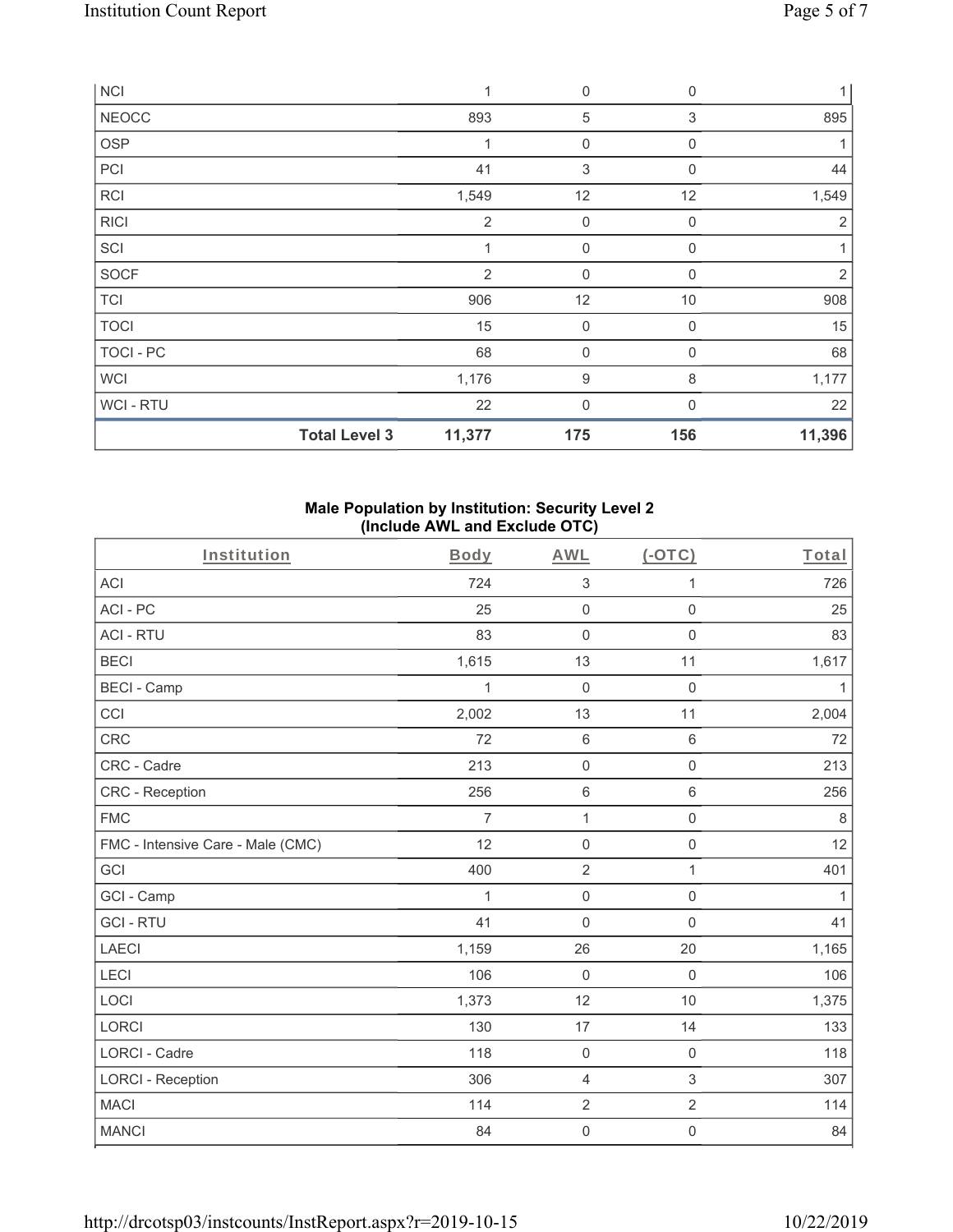|              | <b>Total Level 2</b> | 16,996 | 199            | 146         | 17,049 |
|--------------|----------------------|--------|----------------|-------------|--------|
| <b>WCI</b>   |                      | 39     | $\overline{0}$ | $\Omega$    | 39     |
| <b>TCI</b>   |                      | 28     | 0              | $\Omega$    | 28     |
| <b>SOCF</b>  |                      | 6      | $\mathbf 0$    | $\Omega$    | 6      |
| SCI          |                      | 1,094  | 16             | 11          | 1,099  |
| <b>RICI</b>  |                      | 1,463  | 17             | 11          | 1,469  |
| <b>RCI</b>   |                      | 194    | 0              | $\mathbf 0$ | 194    |
| PCI          |                      | 900    | 12             | $\mathbf 0$ | 912    |
| <b>OSP</b>   |                      | 1      | $\mathbf 0$    | 0           | 1      |
| <b>NEOCC</b> |                      | 13     | $\mathbf 0$    | $\mathbf 0$ | 13     |
| <b>NCI</b>   |                      | 1,575  | 26             | 23          | 1,578  |
| <b>NCCI</b>  |                      | 1,159  | 13             | 11          | 1,161  |
| <b>MCI</b>   |                      | 1,682  | 10             | 5           | 1,687  |

#### **Male Population by Institution: Security Level 1 (Include AWL and Exclude OTC)**

| Institution                       | <b>Body</b>    | <b>AWL</b>          | (OTC)               | Total          |
|-----------------------------------|----------------|---------------------|---------------------|----------------|
| <b>ACI</b>                        | 541            | $\overline{4}$      | 1                   | 544            |
| ACI-PC                            | 10             | $\mathsf 0$         | 0                   | 10             |
| <b>ACI - RTU</b>                  | 27             | $\mathbf 0$         | 0                   | 27             |
| <b>BECI</b>                       | 615            | 14                  | $\,6\,$             | 623            |
| <b>BECI - Camp</b>                | 484            | $\mathbf 0$         | $\mathsf{O}\xspace$ | 484            |
| CCI                               | 555            | $\sqrt{3}$          | $\mathsf{O}\xspace$ | 558            |
| <b>CRC</b>                        | 34             | $\mathsf{O}\xspace$ | $\mathsf{O}\xspace$ | 34             |
| CRC - Cadre                       | $\overline{2}$ | $\mathbf 0$         | $\mathbf 0$         | $\overline{2}$ |
| <b>CRC</b> - Reception            | 191            | $\,6\,$             | $\,6\,$             | 191            |
| <b>FMC</b>                        | 399            | $\sqrt{2}$          | 1                   | 400            |
| FMC - Intensive Care - Male (CMC) | 28             | $\mathbf 0$         | $\mathbf 0$         | 28             |
| GCI                               | 648            | 13                  | 8                   | 653            |
| GCI - Camp                        | 560            | $\mathbf 0$         | $\mathbf 0$         | 560            |
| <b>GCI-RTU</b>                    | 12             | $\mathbf 0$         | $\mathbf 0$         | 12             |
| <b>LAECI</b>                      | 600            | $\boldsymbol{9}$    | 8                   | 601            |
| LECI                              | $\overline{2}$ | $\overline{2}$      | $\overline{2}$      | $\overline{2}$ |
| LECI - Camp                       | 190            | $\mathbf 0$         | $\mathbf 0$         | 190            |
| LOCI                              | 851            | $\overline{4}$      | $\mathfrak{S}$      | 852            |
| <b>LORCI</b>                      | 20             | 19                  | 18                  | 21             |
| <b>LORCI - Reception</b>          | 191            | $\mathbf 0$         | $\mathsf 0$         | 191            |
| MACI - Minimum                    | 1,232          | 14                  | 10                  | 1,236          |
| <b>MANCI</b>                      | 30             | $\overline{7}$      | 4                   | 33             |
| MANCI - Camp                      | 406            | 3                   | 3                   | 406            |